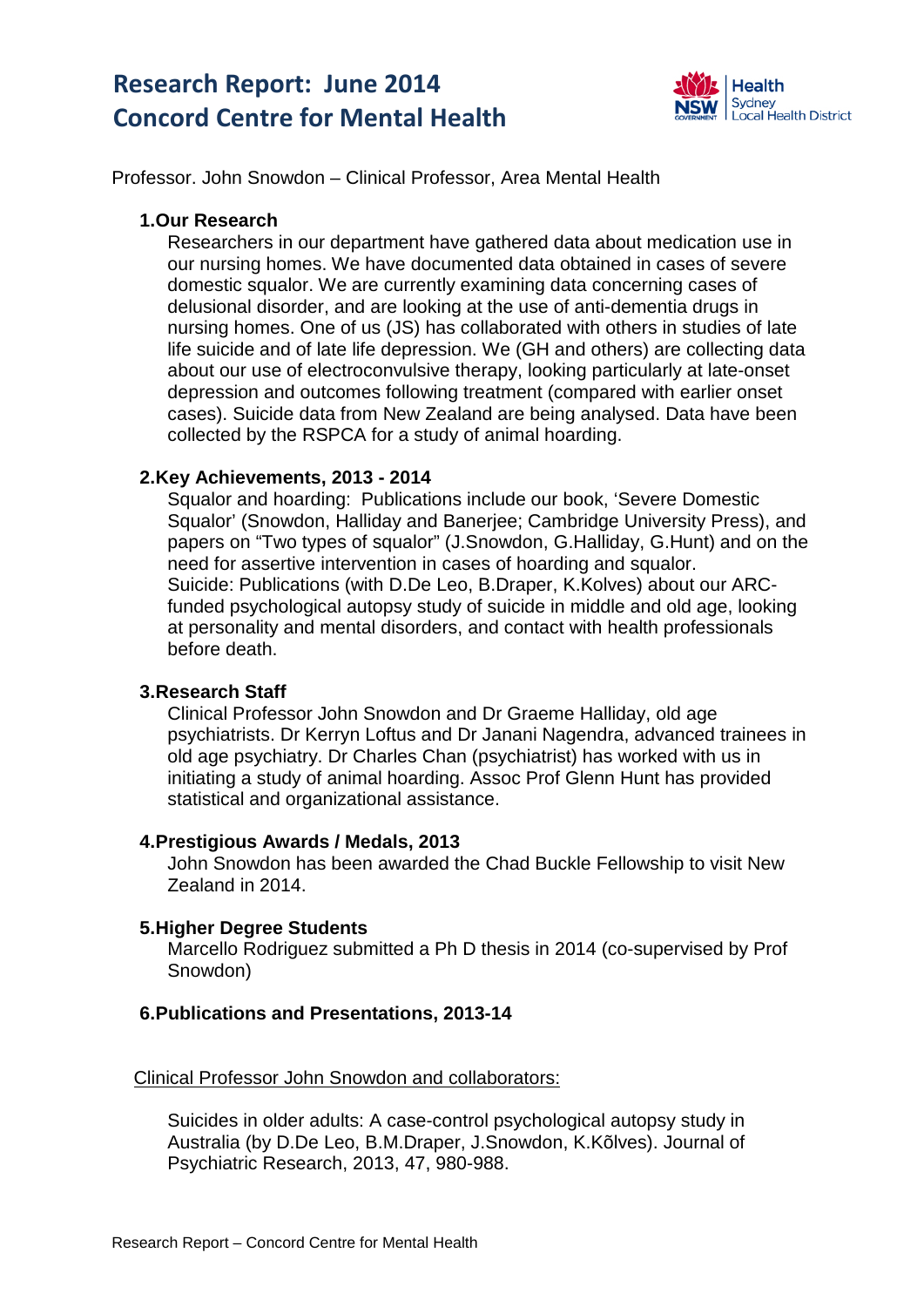Two types of squalor: findings from a factor analysis of the Environmental Cleanliness and Clutter Scale (ECCS) (by J.Snowdon, G.Halliday, G.Hunt). International Psychogeriatrics, 2013, 25, 1191-1198.

Should psychomotor disturbance be an essential criterion for a DSM-5 diagnosis of melancholia? BMC Psychiatry 2013, 13, 160. On-line June 2013.

Contacts with health professionals before suicide: missed opportunities for prevention (by D.De Leo, B.M.Draper, J.Snowdon and K.Kõlves). Comprehensive Psychiatry 2013, 54, 1117-1123.

A controlled study of suicide in middle-aged and older people: personality traits, age and psychiatric disorders (by B.Draper, K.Kolves, D.De Leo and J.Snowdon). Suicide and Life-Threatening Behavior 2014, 44 (2), 130-138.

Severe domestic squalor: time to sort out the mess. Commentary. Australian and New Zealand Journal of Psychiatry 2014. On-line April 29. DOI: 10.1177/0004867414533160

Presentations by Clinical Professor John Snowdon:

2013 March – Late life depression. Australian Doctor seminar for general practitioners, Sydney University.

2013 March – Understanding squalor and hoarding. Royal College of Psychiatrists Faculty of Psychiatry of Old Age and European Association of Geriatric Psychiatry joint annual scientific meeting. Manchester, UK.

2013 May – Establishing the RANZCP's Faculty of Psychiatry of Old Age. RANZCP 2013 Congress, Sydney.

2013 May – Severe domestic squalor: what are we talking about? Symposium, RANZCP 2013 Congress, Sydney.

2013 September – The development of old age psychiatry services in Thailand. Siriraj Hospital, Bangkok.

2013 October – Do brain changes augur a poor response to ECT? IPA congress, Seoul, Korea.

2013 October – The interaction of stress, psychiatric disorders and personality in the development of suicidal behaviour in later life by B.Draper, J.Snowdon, D.De Leo, K.Kolves. IPA congress, Seoul, Korea.

2013 December – Poster: Study on animal hoarding in New South Wales, Australia (by C.Chan, J.Snowdon, G.Halliday). Australian Society for Psychiatric Research conference, Melbourne.

#### **Contact details:**